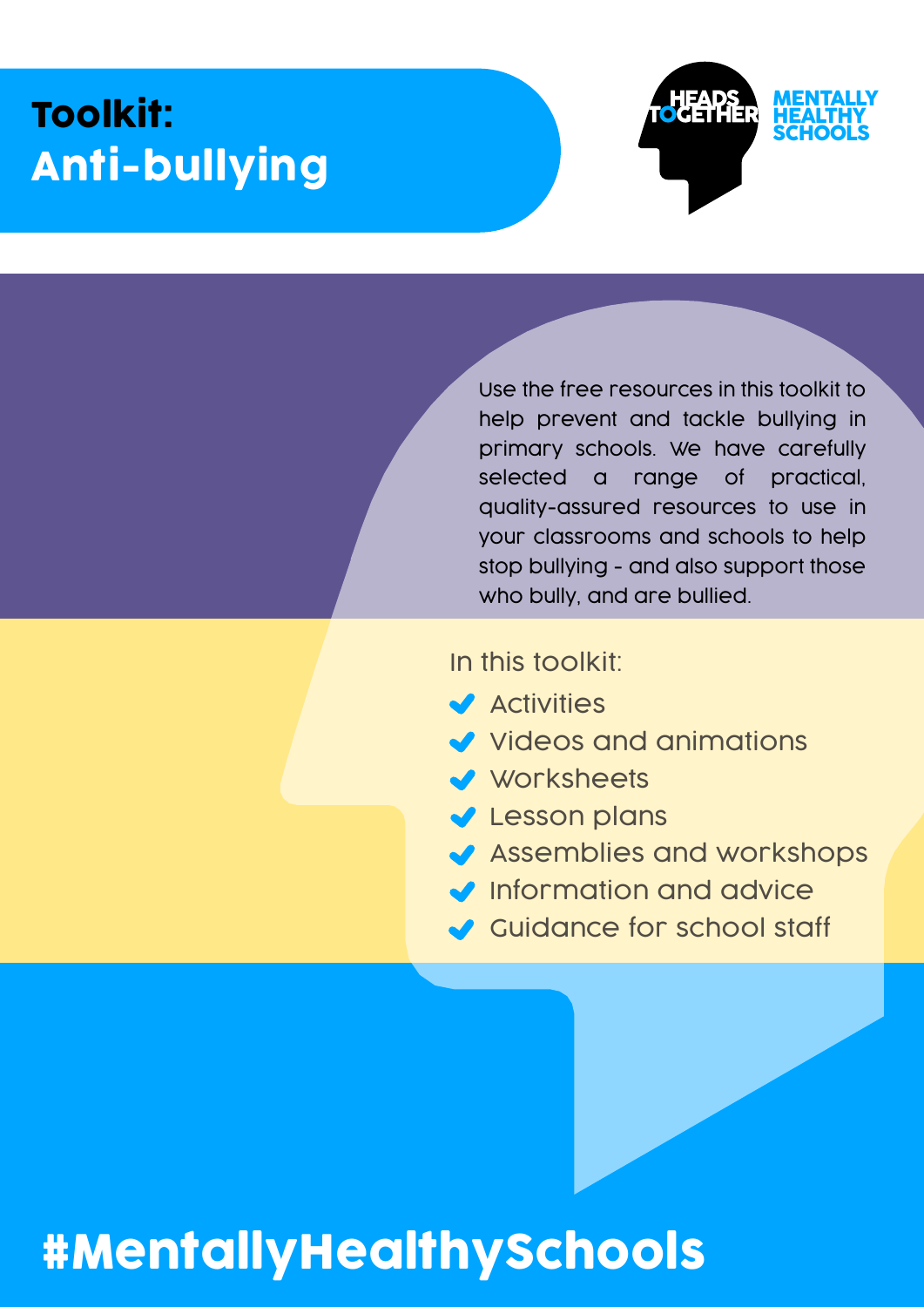Bullying can happen for any number of reasons, but if a child is seen as different in some way they can be more at risk. Bullying can be harmful and affect c hildren's m ental h ealth in a n umber of w ays, including making children feel depressed or anxious, have angry outbursts or low self-esteem, among others. Bullying can also have long-lasting effects on children's academic performance.

We've pulled together and quality assured a selection of some of the best practical and informative resources to provide your school with different ways to help prevent bullying, as well as support children who bully, and have been bullied – and also empower bystanders.

## Preventing bullying

#### Information and advice

#### Bullying and cyberbullying

Read our webpage to get an understanding of the impact that bullying can have on young children's mental health, and on what schools can do to prevent and tackle bullying.



[Go to resource](https://www.mentallyhealthyschools.org.uk/risks-and-protective-factors/bullying-and-cyberbullying?pdf=anti-bullying-toolkit)

#### Update or re-write your school's anti-bullying policy

Use these guiding principles to help your school develop and update its policy around anti-bullying.



[Go to resource](https://www.mentallyhealthyschools.org.uk/resources/writing-or-updating-your-schools-anti-bullying-policy?pdf=anti-bullying-toolkit)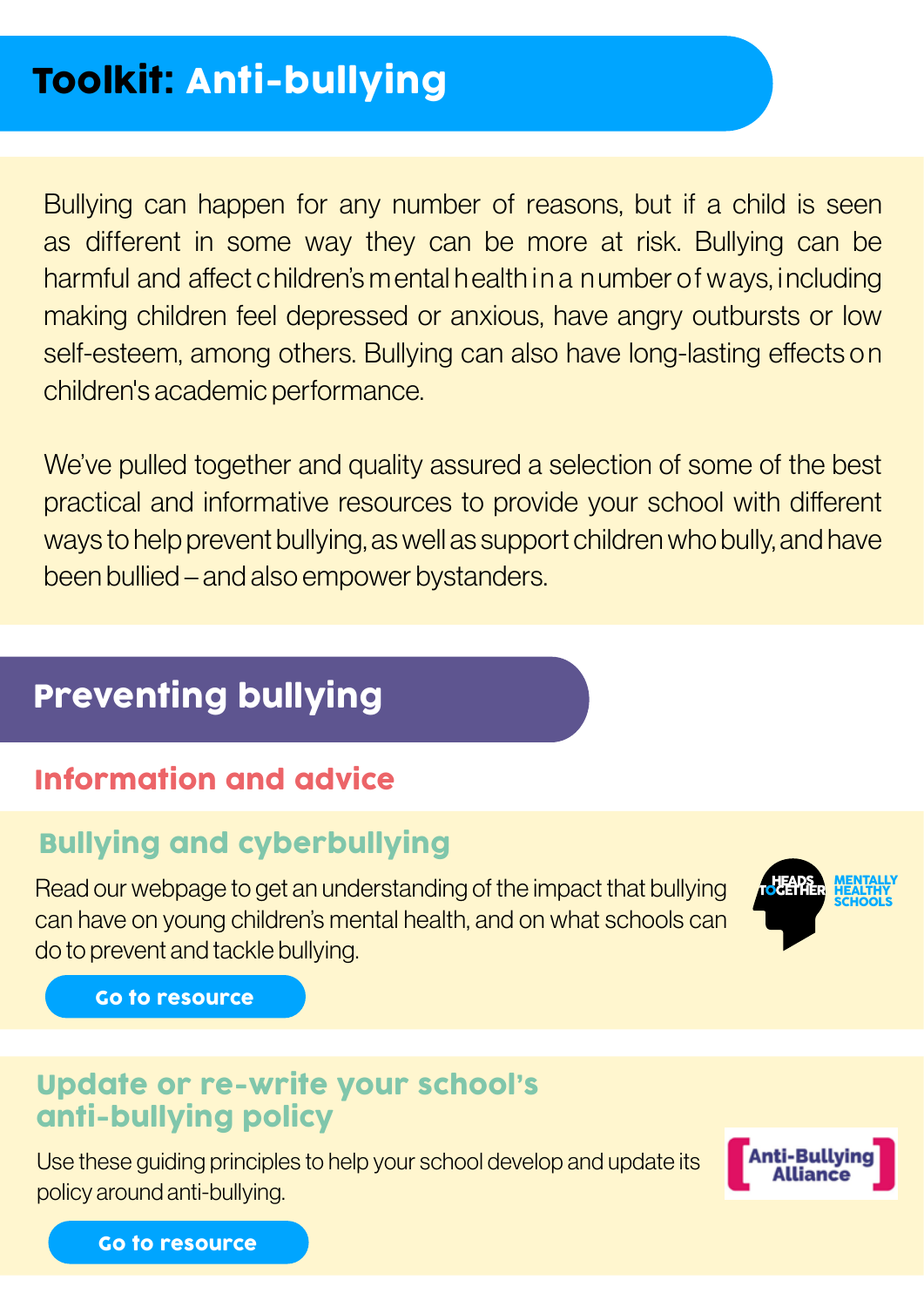#### Racism and racial bullying

Helpful advice to share with pupils who are facing discriminatory bullying because of their race or culture.

[Go to resource](https://www.mentallyhealthyschools.org.uk/resources/childline-racism?pdf=anti-bullying-toolkit)

#### Lesson plan

#### Change Starts with Us

Use this lesson plan and PowerPoint presentation to encourage pupils to discuss how to make their school – and being online – a safer and happier place for everyone. Links to the slides are included in the PDF document on page 6.



[Go to resource](https://www.mentallyhealthyschools.org.uk/resources/anti-bullying-week-primary-school-pack-change-starts-with-us?pdf=anti-bullying-toolkit)

[More lesson plans](https://www.mentallyhealthyschools.org.uk/resources/?ResourceType=LessonPlans?pdf=anti-bullying-toolkit)

### Videos

#### "Think you understand me?"

Share this video with your class to raise awareness of the way in which stereotyped judgments can impact how young people feel.

[Go to resource](https://www.mentallyhealthyschools.org.uk/resources/think-you-understand-me?pdf=anti-bullying-toolkit)

#### Top tips for teachers from children with SEND

Helpful advice shared by young children with special educational needs and disabilities (SEND) who've been bullied on what they think teachers should consider when tackling bullying in schools.



childline

ONLINE, ON THE PHONE, ANYTIME

[Go to resource](https://www.mentallyhealthyschools.org.uk/resources/top-tips-for-teachers-from-young-people-with-send?pdf=anti-bullying-toolkit)

#### [More videos](https://www.mentallyhealthyschools.org.uk/resources/?ResourceFormat=Videoanimation?pdf=anti-bullying-toolkit)



ONLINE, ON THE PHONE, ANYTIME

childline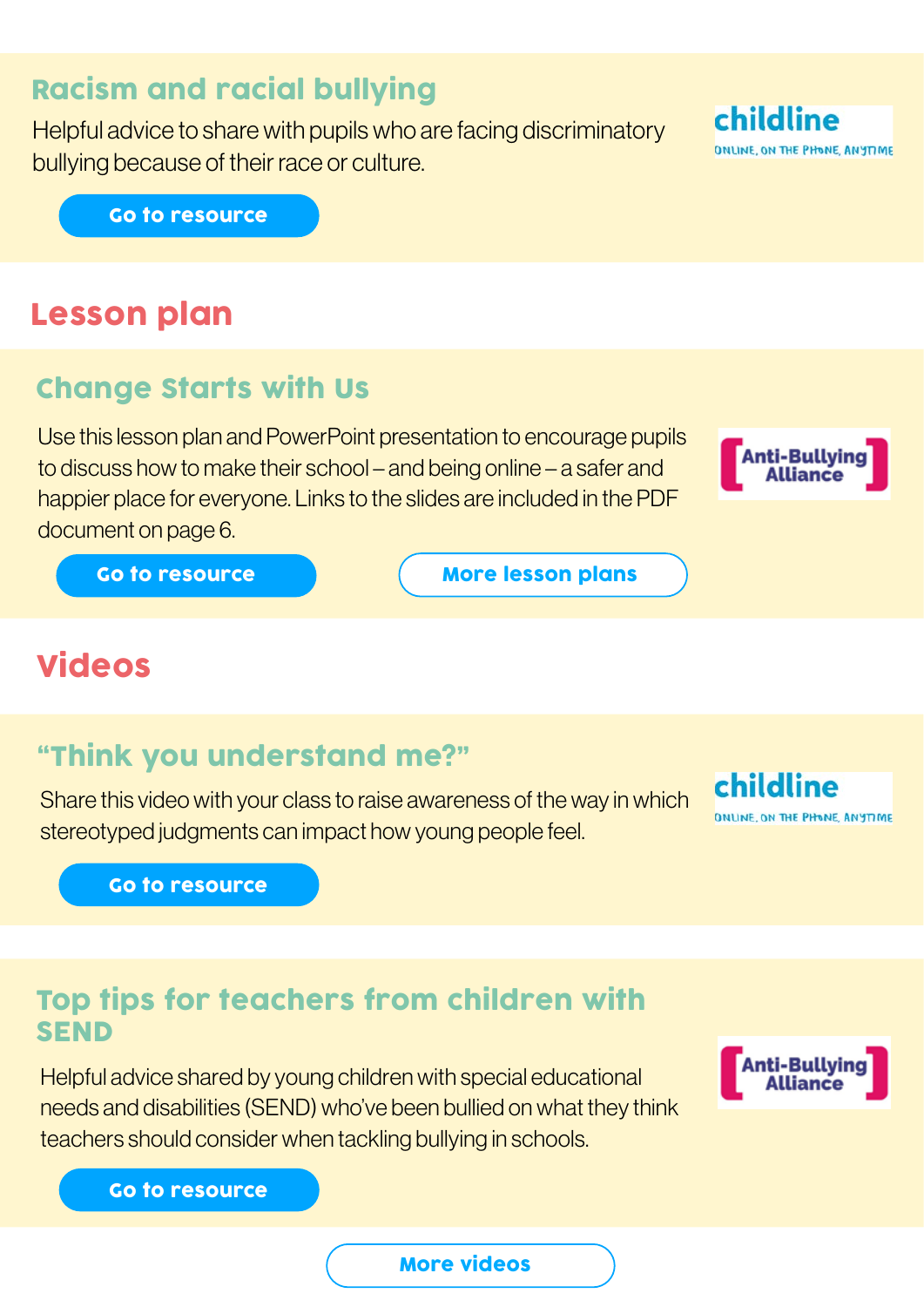#### Classroom activity

## Comic strip anti-bullying project (KS2)

This resource, which includes a storyboard, planner, scenario ideas and themes, encourages pupils to produce a comic strip to understand the effects of bullying, and talk in a more open way about how they feel.



**NSPCC** 

**Anti-Bullving** 

[Go to resource](https://www.mentallyhealthyschools.org.uk/resources/comic-strip-anti-bullying-project?pdf=anti-bullying-toolkit) Go to resource

[More classroom activities](https://www.mentallyhealthyschools.org.uk/resources/?ResourceType=ClassroomActivities?pdf=anti-bullying-toolkit)

#### Assemblies

#### Speak Out Stay Safe assemblies and workshops

The NSPCC provides free assemblies and workshops for primary school children aged 5-11, where they talk about bullying and abuse in a safe way.

[Go to resource](https://www.mentallyhealthyschools.org.uk/resources/speak-out-stay-safe?pdf=anti-bullying-toolkit)

[More assembly plans](https://www.mentallyhealthyschools.org.uk/resources/?ResourceType=AssemblyPlans?pdf=anti-bullying-toolkit)

#### **Training**

#### Free online training on preventing bullying of SEND children

Share this free online training with school staff to help reduce levels of bullying for those with special educational needs and disabilities (SEND).

[Go to resource](https://www.mentallyhealthyschools.org.uk/resources/online-training-on-preventing-bullying-of-send-children?pdf=anti-bullying-toolkit)

## Supporting children who bully

#### Information and guidance

### Tips on working with children who bully

Some things that schools can do to support children with mental health problems who bully.



[Go to resource](https://www.mentallyhealthyschools.org.uk/resources/tips-on-working-with-children-who-bully?pdf=anti-bullying-toolkit)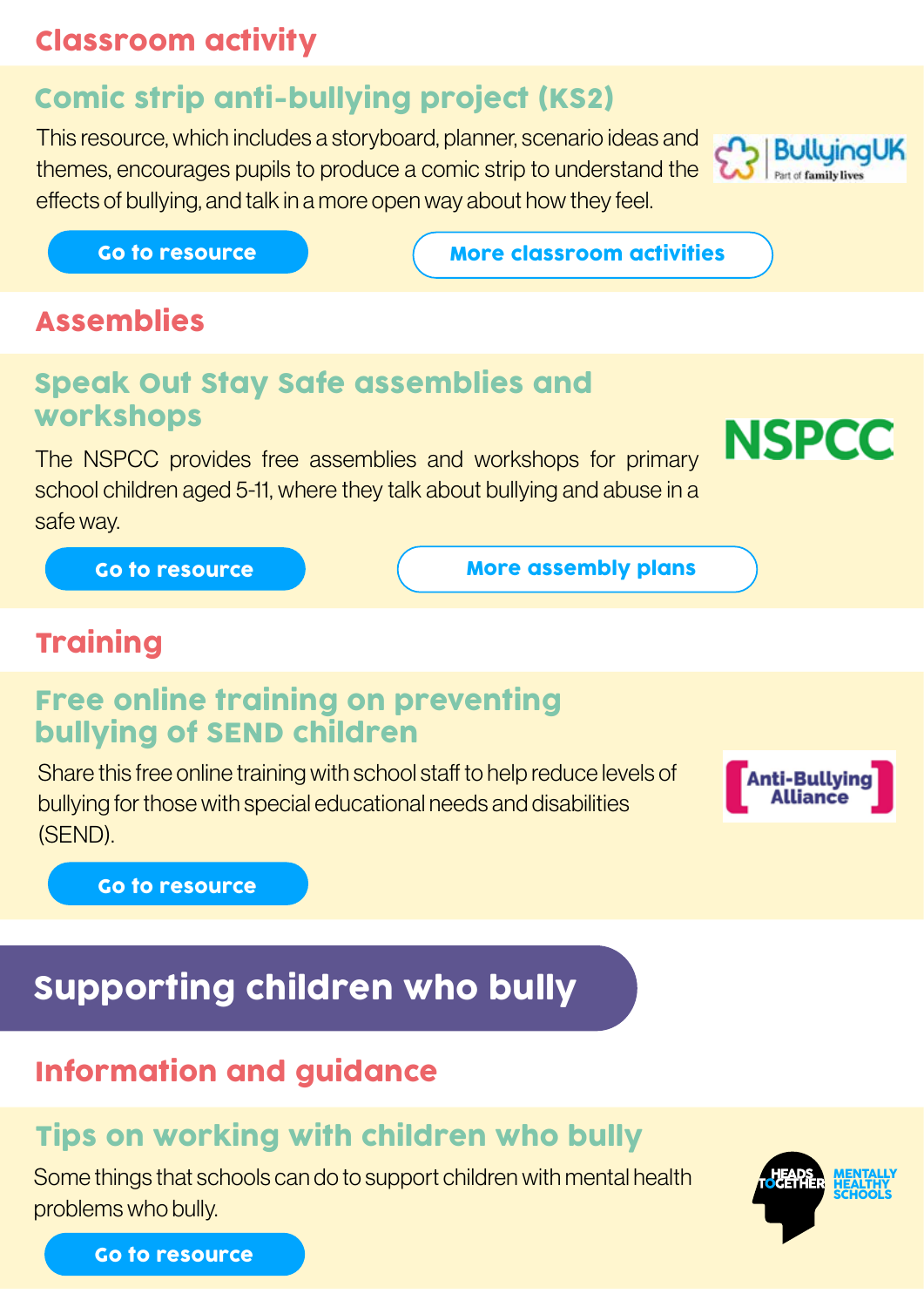### **Worksheet**

### A letter about how I'm feeling

Use this worksheet to help pupils express their feelings and understand what may have triggered them.

#### [Go to resource](https://www.mentallyhealthyschools.org.uk/resources/a-letter-about-how-im-feeling?pdf=anti-bullying-toolkit)

## Animations

#### The story of a bully (KS2)

Share Mo's story with your class, or group of children, to help them understand why someone might carry out bullying behaviour. This will help them develop empathy and to understand what may drive someone to behave in a certain way. Be aware that this video may contain scenes that could trigger some children – note which children in the class may need extra support.

[Go to resource](https://www.mentallyhealthyschools.org.uk/resources/the-story-of-a-bully?pdf=anti-bullying-toolkit)

### Ariana's story: being a bully (KS2)

This animation explores why being undervalued at home drove Ariana to carry out bullying behaviour at school – and why a teacher's comments inspired her to stop. Share this animation with your class or group of children to help them develop empathy and think about the impact their actions may have on others. Be aware that this video may contain scenes that could trigger some children – note which children in the class may need extra support.

[Go to resource](https://www.mentallyhealthyschools.org.uk/resources/the-story-of-a-bully?pdf=anti-bullying-toolkit)

#### Your experience - why do people bully?

This animation helps children to understand that there can be many different reasons why someone may bully others, and that often it is a reaction to how they're feeling, or to something happening in their life.





# **BIBIC**



# **YOUNGMINDS**

[More worksheets](https://www.mentallyhealthyschools.org.uk/resources/?SortBy=score&SearchTerm=worksheet?pdf=anti-bullying-toolkit)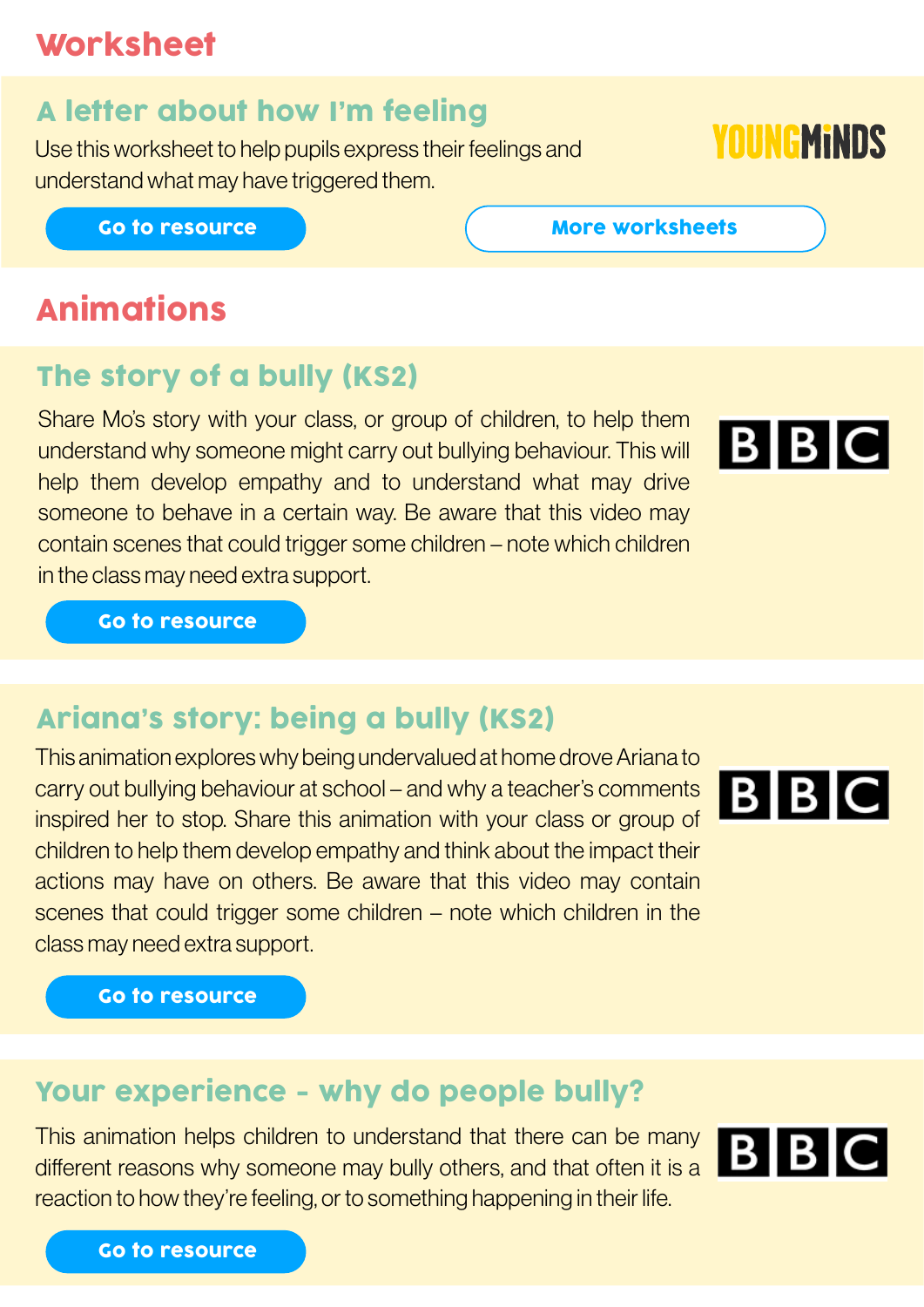## Empowering bystanders

## Information and advice

#### Tips on empowering pupils who are bystanders to bullying

Peer interventions have been shown to be largely successful in stopping bullying. Use these strategies to help children to change the role they have as a potential witness to bullying.

[Go to resource](https://www.mentallyhealthyschools.org.uk/resources/tips-on-empowering-pupils-who-are-bystanders-to-bullying?pdf=anti-bullying-toolkit)

## **Activity**

#### How bystanders can help stop bullying

Use these activities to talk to pupils about the role of a bystander and the different strategies they can use if they see bullying happening.

[Go to resource](https://www.mentallyhealthyschools.org.uk/resources/how-bystanders-can-help-to-stop-bullying?pdf=anti-bullying-toolkit)

## Supporting children who have been bullied

## Information and advice

#### Bounce back from bullying

Ask pupils who have been bullied to answer these six questions to help them feel better, to understand that bullying is never their fault, and know where to seek support. It may be helpful for staff to go through this with pupils.

[Go to resource](https://www.mentallyhealthyschools.org.uk/resources/bounce-back-after-bullying?pdf=anti-bullying-toolkit)



childline

ONLINE, ON THE PHONE, ANYTIME



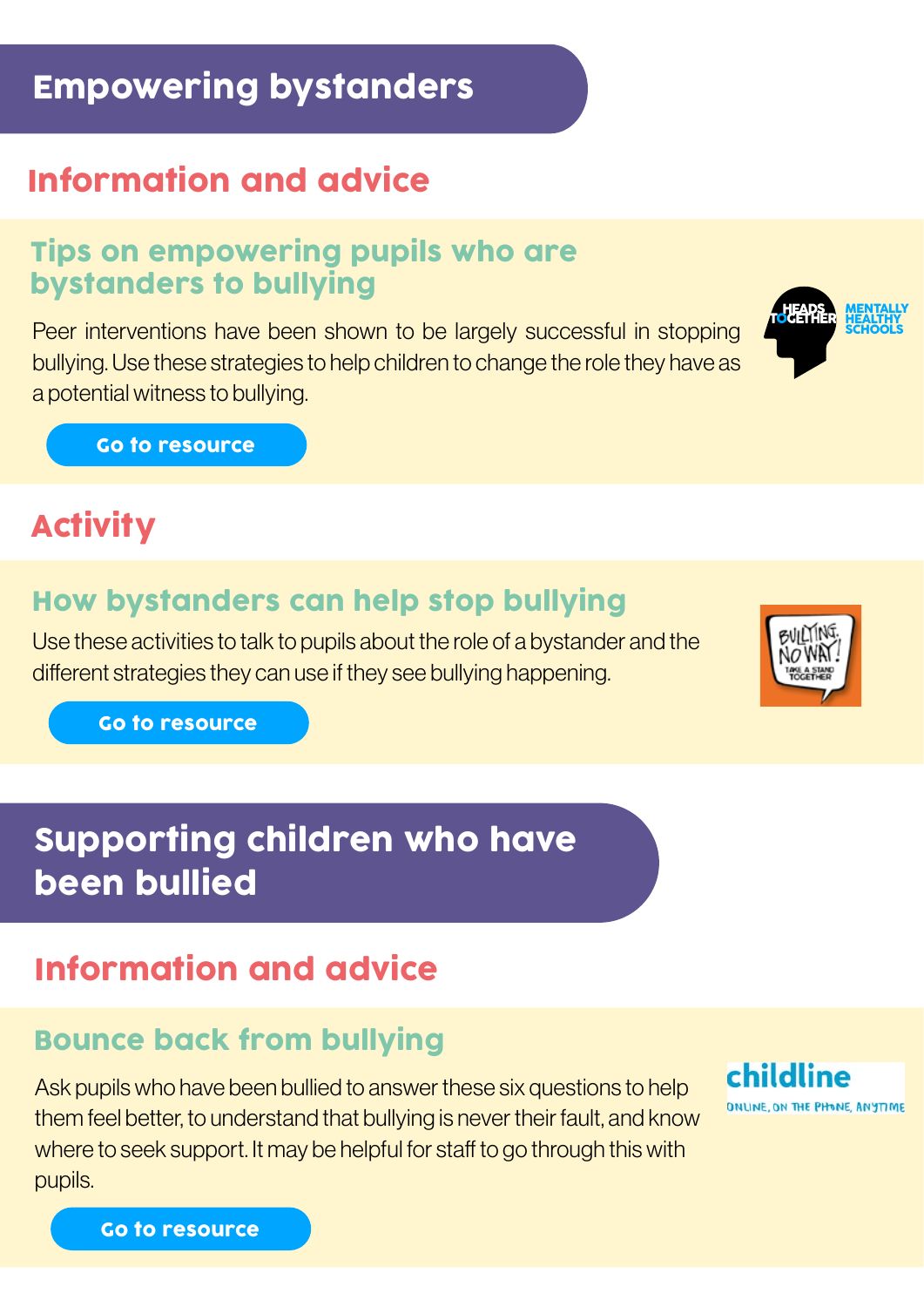#### Five steps to supporting pupils who've experienced cyberbullying

Here are some things that school staff can do to help support and advise pupils who have experienced cyberbullying to prevent their mental health from deteriorating.



#### Template for chidren to record any bullying incidents

Parents and pupils can use this template to share with the school anything that has happened in school, on the way to and from school, or online, that is making pupils feel sad or scared. The log will help to make sure that each bullying incident is recorded.

[Go to resource](https://www.mentallyhealthyschools.org.uk/resources/kidscape-log-helping-children-record-bullying-incidents?pdf=anti-bullying-toolkit)

## Reporting sexting or bullying online

Share this information with pupils and parents about how to report sexting or bullying on social media. Pupils can also get support by calling Childline on 0800 1111.

[Go to resource](https://www.mentallyhealthyschools.org.uk/resources/reporting-sexting-or-bullying-online?pdf=anti-bullying-toolkit)

## Videos

## Building confidence after online bullying

Show this to pupils to provide them with different ways to build their confidence after experiencing cyberbullying.

[Go to resource](https://www.mentallyhealthyschools.org.uk/resources/building-confidence-after-online-bullying?pdf=anti-bullying-toolkit)



: « кірsс



childline

**ONLINE ON THE PHONE ANYTIME** 

ONLINE, ON THE PHONE, ANYTIME